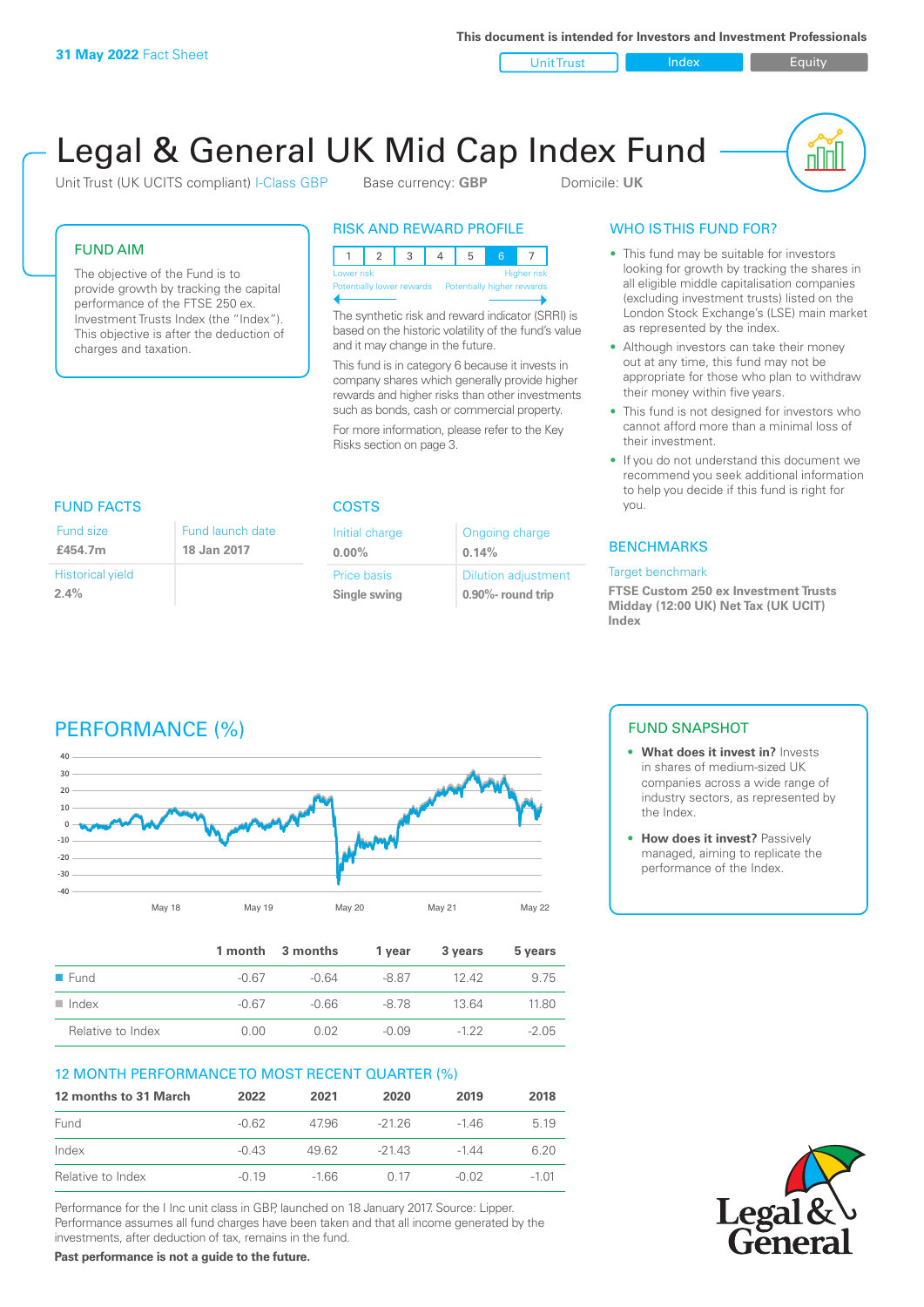# Legal & General UK Mid Cap Index Fund

Unit Trust (UK UCITS compliant) I-Class GBP

# PORTFOLIO BREAKDOWN

All data sources are a combination of LGIM and the Fund Accountant unless otherwise stated. Totals may not sum to due to rounding. In order to minimise transaction costs, the Fund will not always own all the assets that constitute the index and on occasion it will own assets that are not in the index. The number of fund holdings can also differ from the index due to corporate events and proxy holdings.

| SECTOR (%)                 |      | <b>COUNTRY (%)</b> |       |                       | Top 10 holdings 14.4%<br>Rest of portfolio 85.7%<br>No. of holdings in fund 179<br>No. of holdings in index 179<br>TOP 10 HOLDINGS (%) |     |
|----------------------------|------|--------------------|-------|-----------------------|----------------------------------------------------------------------------------------------------------------------------------------|-----|
| $\blacksquare$ Industrials | 21.9 | United Kingdom     | 100.0 | Centrica              |                                                                                                                                        | 1.8 |
| Consumer Discretionary     | 19.0 |                    |       | Weir Group            |                                                                                                                                        | 1.6 |
| $\blacksquare$ Financials  | 18.9 |                    |       | Johnson Matthey       |                                                                                                                                        | 1.5 |
| Real Estate                | 14.3 |                    |       | Tritax Big Box REIT   |                                                                                                                                        | 1.5 |
| 4.8<br>■ Technology        |      |                    |       | Unite Group           |                                                                                                                                        | 1.4 |
| Consumer Staples           | 4.7  |                    |       | Imi                   |                                                                                                                                        | 1.4 |
| <b>Basic Materials</b>     | 4.6  |                    |       | Convatec Group        |                                                                                                                                        | 1.3 |
| $\blacksquare$ Utilities   | 4.2  |                    |       | Man Group PLC/Jersey  |                                                                                                                                        | 1.3 |
| $\blacksquare$ Health Care | 3.8  |                    |       | Direct Line Insurance |                                                                                                                                        | 1.3 |
| $\blacksquare$ Energy      | 2.4  |                    |       | Spectris              |                                                                                                                                        | 1.3 |
| Telecommunications         | 1.3  |                    |       |                       |                                                                                                                                        |     |



The Index Fund Management team comprises 25 fund managers, supported by two analysts. Management oversight is provided by the Global Head of Index Funds. The team has average industry experience of 15 years, of which seven years has been at LGIM, and is focused on achieving the equally important objectives of close tracking and maximising returns.